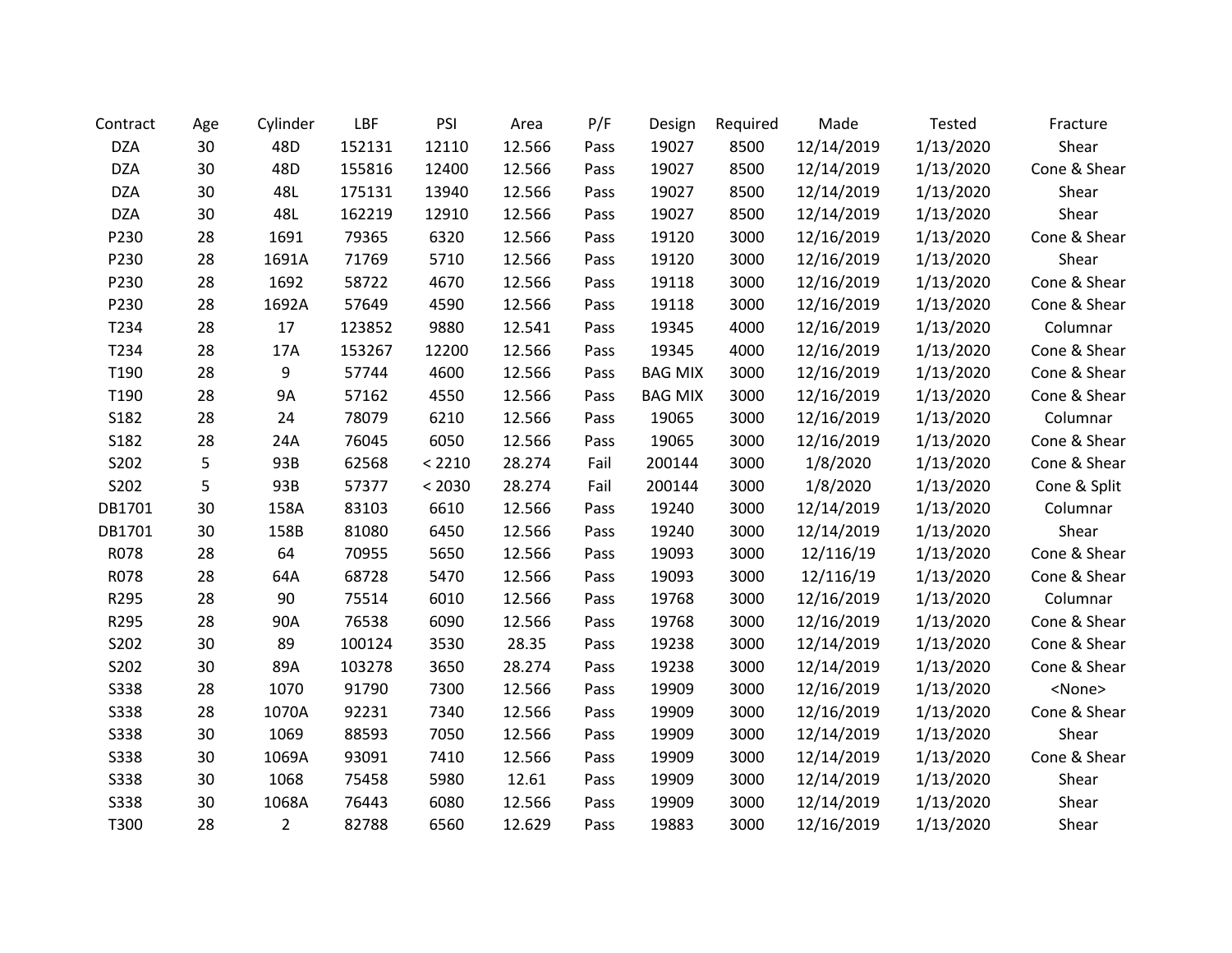| T300        | 28 | A             | 81510  | 6490 | 12.566 | Pass | 19883          | 3000 | 12/16/2019 | 1/13/2020 | Cone & Shear |
|-------------|----|---------------|--------|------|--------|------|----------------|------|------------|-----------|--------------|
| DB1701      | 30 | 763A          | 85042  | 6770 | 12.566 | Pass | 19225          | 4000 | 12/14/2019 | 1/13/2020 | Cone & Shear |
| DB1701      | 30 | 763B          | 81452  | 6480 | 12.566 | Pass | 19225          | 4000 | 12/14/2019 | 1/13/2020 | Shear        |
| DB1701      | 30 | 763C          | 103856 | 8260 | 12.566 | Pass | 19225          | 4000 | 12/14/2016 | 1/13/2020 | Shear        |
| DB1701      | 30 | 763D          | 104607 | 8320 | 12.566 | Pass | 19225          | 4000 | 12/14/2016 | 1/13/2020 | Shear        |
| DB1701      | 30 | 763E          | 98280  | 7820 | 12.566 | Pass | 19225          | 4000 | 12/14/2019 | 1/13/2020 | Shear        |
| DB1701      | 30 | 763F          | 95132  | 7570 | 12.566 | Pass | 19225          | 4000 | 12/14/2019 | 1/13/2020 | Shear        |
| R243        | 28 | 128           | 79698  | 6340 | 12.566 | Pass | 19065          | 3000 | 12/16/2019 | 1/13/2020 | Cone & Shear |
| R243        | 28 | 128A          | 77153  | 6140 | 12.566 | Pass | 19065          | 3000 | 12/16/2019 | 1/13/2020 | Columnar     |
| T229        | 28 | 23            | 70365  | 5590 | 12.598 | Pass | 19805          | 3000 | 12/16/2019 | 1/13/2020 | Shear        |
| T229        | 28 | 23A           | 76371  | 6080 | 12.566 | Pass | 19805          | 3000 | 12/16/2019 | 1/13/2020 | Cone & Split |
| R272        | 30 | MP162         | 158563 | 5600 | 28.303 | Pass | 19338          | 3000 | 12/14/2019 | 1/13/2020 | Cone & Shear |
| R272        | 30 | <b>MP162A</b> | 169264 | 5990 | 28.274 | Pass | 19338          | 3000 | 12/14/2019 | 1/13/2020 | Cone & Shear |
| Q029        | 28 | G125          | 64023  | 5100 | 12.566 | Pass | 19905          | 3000 | 12/16/2020 | 1/13/2020 | Cone & Shear |
| Q029        | 28 | G125A         | 65595  | 5220 | 12.566 | Pass | 19905          | 3000 | 12/16/2020 | 1/13/2020 | Cone & Shear |
| R295        | 28 | 91A           | 53794  | 4280 | 12.566 | Pass | <b>BAG MIX</b> | 4000 | 12/16/2020 | 1/13/2020 | Cone & Shear |
| R295        | 28 | 91A           | 51470  | 4100 | 12.566 | Pass | <b>BAG MIX</b> | 4000 | 12/16/2020 | 1/13/2020 | Cone & Shear |
| 121515      | 28 | 4A            | 44513  | 3540 | 12.566 | Pass | 19381          | 3000 | 12/16/2020 | 1/13/2020 | Cone & Shear |
| 121515      | 28 | 4A            | 47401  | 3770 | 12.566 | Pass | 19381          | 3000 | 12/16/2020 | 1/13/2020 | Cone & Shear |
| T281        | 28 | 18A           | 52086  | 4150 | 12.566 | Pass | 19345          | 3000 | 12/16/2020 | 1/13/2020 | Cone & Shear |
| T281        | 28 | 18A           | 55077  | 4380 | 12.566 | Pass | 19345          | 3000 | 12/16/2020 | 1/13/2020 | Cone & Shear |
| T079        | 28 | 73A           | 81113  | 6460 | 12.566 | Pass | 19323          | 3000 | 12/16/2020 | 1/13/2020 | Cone & Shear |
| T079        | 28 | 73A           | 78915  | 6280 | 12.566 | Pass | 19323          | 3000 | 12/16/2020 | 1/13/2020 | Cone & Shear |
| <b>S338</b> | 28 | 1071          | 77333  | 6150 | 12.566 | Pass | 19909          | 3000 | 12/17/2019 | 1/14/2020 | Shear        |
| S338        | 28 | 1071A         | 83267  | 6630 | 12.566 | Pass | 19909          | 3000 | 12/17/2019 | 1/14/2020 | Shear        |
| DB1701      | 28 | 159A          | 93073  | 7410 | 12.566 | Pass | 19240          | 3000 | 12/17/2019 | 1/14/2020 | Shear        |
| DB1701      | 28 | 159B          | 107704 | 8570 | 12.566 | Pass | 19240          | 3000 | 12/17/2019 | 1/14/2020 | Shear        |
| DB1701      | 28 | 372A          | 68402  | 5440 | 12.566 | Pass | 19237          | 3000 | 12/17/2019 | 1/14/2020 | Columnar     |
| DB1701      | 28 | 372B          | 71050  | 5650 | 12.566 | Pass | 19237          | 3000 | 12/17/2019 | 1/14/2020 | Cone & Shear |
| DB1701      | 28 | 764A          | 85318  | 6790 | 12.566 | Pass | 19225          | 4000 | 12/17/2019 | 1/14/2020 | Columnar     |
| DB1701      | 28 | 764B          | 82000  | 6530 | 12.566 | Pass | 19225          | 4000 | 12/17/2019 | 1/14/2020 | Cone & Shear |
| DB1701      | 28 | 764C          | 87918  | 7000 | 12.566 | Pass | 19225          | 4000 | 12/17/2019 | 1/14/2020 | Shear        |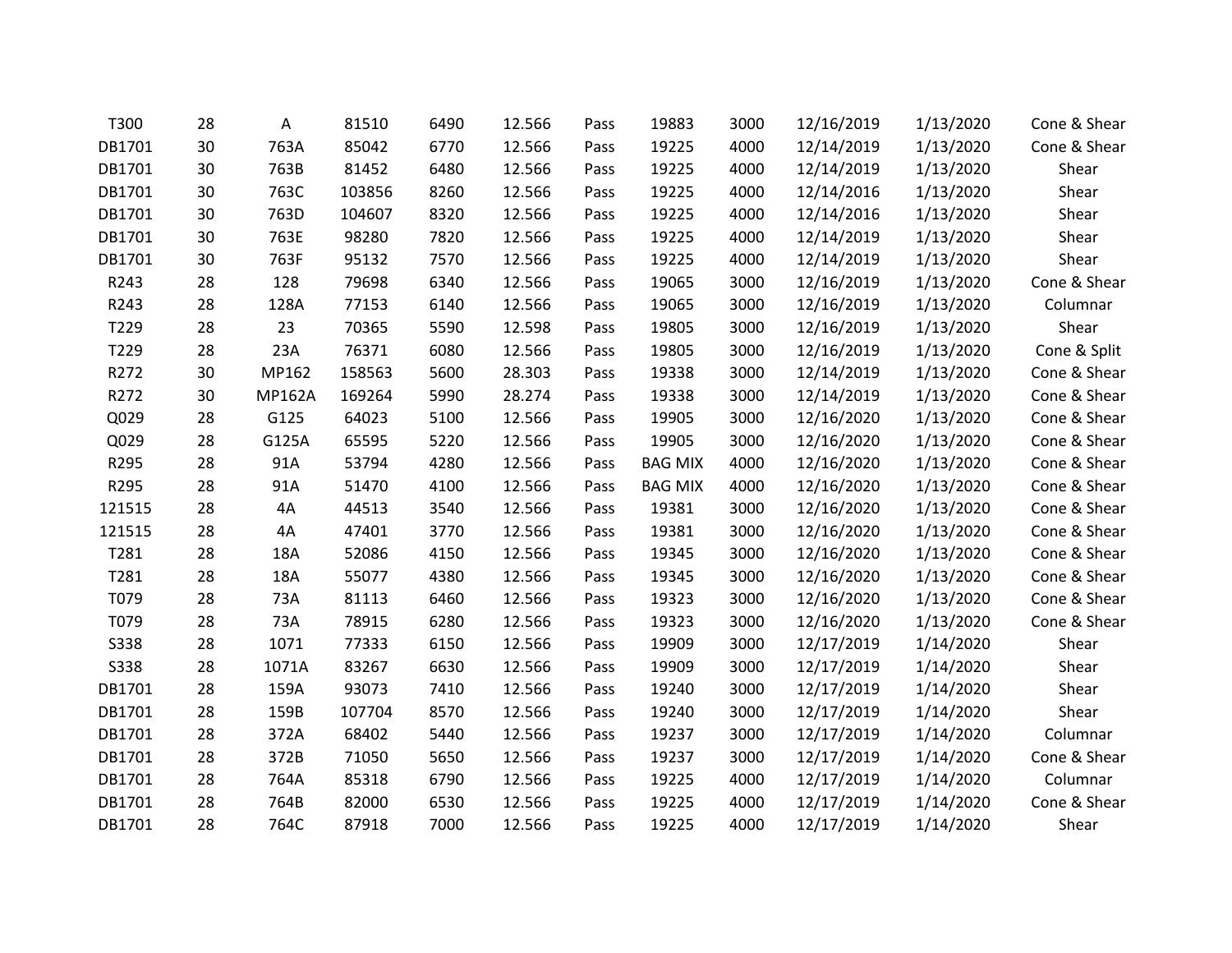| DB1701 | 28 | 764D           | 94872  | 7550 | 12.566 | Pass | 19225          | 4000 | 12/17/2019 | 1/14/2020 | Cone & Shear |
|--------|----|----------------|--------|------|--------|------|----------------|------|------------|-----------|--------------|
| DB1701 | 28 | 764E           | 80457  | 6400 | 12.566 | Pass | 19225          | 4000 | 12/17/2019 | 1/14/2020 | Columnar     |
| DB1701 | 28 | 764F           | 78523  | 6250 | 12.566 | Pass | 19225          | 4000 | 12/17/2019 | 1/14/2020 | Columnar     |
| S202   | 28 | 90             | 71404  | 5680 | 12.566 | Pass | 19251          | 3000 | 12/17/2019 | 1/14/2020 | Columnar     |
| S202   | 28 | 90A            | 77787  | 6190 | 12.566 | Pass | 19251          | 3000 | 12/17/2019 | 1/14/2020 | Columnar     |
| DB1701 | 28 | 2041A          | 82405  | 6560 | 12.566 | Pass | 19240          | 3000 | 12/17/2019 | 1/14/2020 | Cone & Shear |
| DB1701 | 28 | 2041B          | 92395  | 7350 | 12.566 | Pass | 19240          | 3000 | 12/17/2019 | 1/14/2020 | Columnar     |
| R279   | 28 | 142A           | 58684  | 4670 | 12.566 | Pass | 19286          | 3000 | 12/17/2019 | 1/14/2020 | Cone & Shear |
| R279   | 28 | 142A           | 57244  | 4560 | 12.566 | Pass | 19286          | 3000 | 12/17/2019 | 1/14/2020 | Shear        |
| S307   | 28 | 16             | 81992  | 6520 | 12.566 | Pass | 19470          | 3000 | 12/17/2019 | 1/14/2020 | Shear        |
| S307   | 28 | <b>16A</b>     | 86663  | 6900 | 12.566 | Pass | 19470          | 3000 | 12/17/2019 | 1/14/2020 | Cone & Shear |
| P230   | 28 | 1693           | 129684 | 4590 | 28.274 | Pass | 19281          | 3000 | 12/17/2019 | 1/14/2020 | Shear        |
| P230   | 28 | 1693A          | 110639 | 3910 | 28.274 | Pass | 19281          | 3000 | 12/17/2019 | 1/14/2020 | Columnar     |
| P230   | 28 | 1694           | 87165  | 6940 | 12.566 | Pass | 19120          | 3000 | 12/17/2019 | 1/14/2020 | Cone & Shear |
| P230   | 28 | 1694A          | 88408  | 7040 | 12.566 | Pass | 19120          | 3000 | 12/17/2019 | 1/14/2020 | Shear        |
| R078   | 28 | 65             | 84932  | 6760 | 12.566 | Pass | 19093          | 3000 | 12/17/2019 | 1/14/2020 | Cone & Shear |
| R078   | 28 | 65A            | 80962  | 6440 | 12.566 | Pass | 19093          | 3000 | 12/17/2019 | 1/14/2020 | Cone & Shear |
| T011   | 28 | 28             | 83762  | 6670 | 12.566 | Pass | 19891          | 3000 | 12/17/2019 | 1/14/2020 | Cone & Shear |
| T011   | 28 | 28A            | 83274  | 6630 | 12.566 | Pass | 19891          | 3000 | 12/17/2019 | 1/14/2020 | Columnar     |
| T011   | 28 | 29             | 104148 | 8260 | 12.61  | Pass | 19891          | 3000 | 12/17/2019 | 1/14/2020 | Cone & Shear |
| T011   | 28 | 29A            | 106209 | 8450 | 12.566 | Pass | 19891          | 3000 | 12/17/2019 | 1/14/2020 | Columnar     |
| T190   | 28 | 10             | 52633  | 4190 | 12.566 | Pass | <b>BAG MIX</b> | 3000 | 12/17/2019 | 1/14/2020 | Columnar     |
| T190   | 28 | 10A            | 57836  | 4600 | 12.566 | Pass | <b>BAG MIX</b> | 3000 | 12/17/2019 | 1/14/2020 | Cone & Shear |
| T229   | 28 | 24             | 70564  | 5600 | 12.598 | Pass | 19805          | 3000 | 12/17/2019 | 1/14/2020 | Shear        |
| T229   | 28 | 24A            | 63895  | 5070 | 12.598 | Pass | 19805          | 3000 | 12/17/2019 | 1/14/2020 | Columnar     |
| DB1701 | 28 | 671A           | 112063 | 3960 | 28.293 | Pass | 19233          | 3000 | 12/17/2019 | 1/14/2020 | Columnar     |
| DB1701 | 28 | 671B           | 89566  | 3170 | 28.274 | Pass | 19233          | 3000 | 12/17/2019 | 1/14/2020 | Cone & Split |
| T103   | 33 | $\overline{2}$ | 87230  | 6940 | 12.566 | Pass | 19630          | 3000 | 12/12/2019 | 1/14/2020 | Cone & Shear |
| T103   | 33 | 2A             | 86709  | 6900 | 12.566 | Pass | 19630          | 3000 | 12/12/2019 | 1/14/2020 | Shear        |
| 123363 | 33 | 10             | 58146  | 4620 | 12.585 | Pass | 19361          | 3000 | 12/12/2019 | 1/14/2020 | Shear        |
| 123363 | 33 | 10A            | 55829  | 4440 | 12.585 | Pass | 19361          | 3000 | 12/12/2019 | 1/14/2020 | Columnar     |
| 123363 | 29 | 11             | 61205  | 4870 | 12.566 | Pass | 19361          | 3000 | 12/16/2019 | 1/14/2020 | Cone & Shear |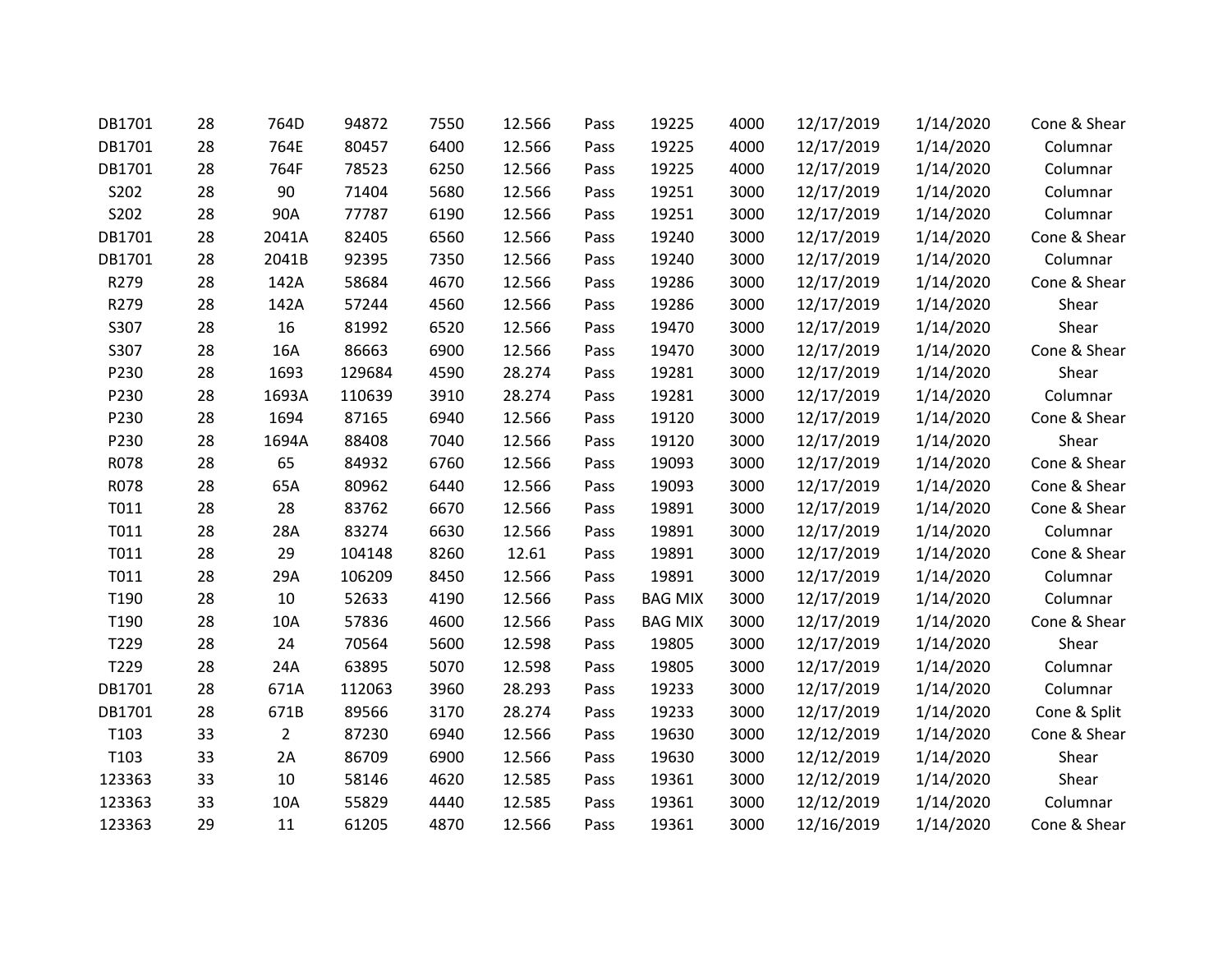| 123363      | 29 | 11A            | 58496  | 4650   | 12.566 | Pass | 19361        | 3000 | 12/16/2019 | 1/14/2020 | Columnar     |
|-------------|----|----------------|--------|--------|--------|------|--------------|------|------------|-----------|--------------|
| T281        | 28 | 19A            | 63189  | 5030   | 12.566 | Pass | 19345        | 3000 | 12/17/2020 | 1/14/2020 | Cone         |
| T281        | 28 | 19A            | 66367  | 5280   | 12.566 | Pass | 19345        | 3000 | 12/17/2020 | 1/14/2020 | Cone         |
| DB1601      | 28 | 122            | 79206  | 6300   | 12.566 | Pass | 19877        | 4000 | 12/18/2019 | 1/15/2020 | Shear        |
| DB1601      | 28 | 122A           | 80475  | 6400   | 12.566 | Pass | 19877        | 4000 | 12/18/2019 | 1/15/2020 | Cone         |
| DB1601      | 28 | 123            | 77710  | 6210   | 12.516 | Pass | 19877        | 4000 | 12/18/2019 | 1/15/2020 | Cone & Shear |
| DB1601      | 28 | 123A           | 80231  | 6380   | 12.566 | Pass | 19877        | 4000 | 12/18/2019 | 1/15/2020 | Cone         |
| R272        | 28 | <b>WMC211</b>  | 90715  | 7220   | 12.566 | Pass | 19163        | 3000 | 12/18/2019 | 1/15/2020 | Cone         |
| R272        | 28 | WMC211A        | 95023  | 7560   | 12.566 | Pass | 19163        | 3000 | 12/18/2019 | 1/15/2020 | Cone         |
| <b>DZA</b>  | 28 | 109L           | 108334 | 8620   | 12.566 | Pass | 19026        | 5000 | 12/18/2019 | 1/15/2020 | Cone & Shear |
| <b>DZA</b>  | 28 | 109L           | 108068 | 8600   | 12.566 | Pass | 19026        | 5000 | 12/18/2019 | 1/15/2020 | Cone & Split |
| <b>DZA</b>  | 28 | 109M           | 124687 | 9920   | 12.566 | Pass | 19026        | 5000 | 12/18/2019 | 1/15/2020 | Cone         |
| <b>DZA</b>  | 28 | 109M           | 124375 | 9900   | 12.566 | Pass | 19026        | 5000 | 12/18/2019 | 1/15/2020 | Cone         |
| 190311      | 28 | $\overline{2}$ | 46527  | 3700   | 12.566 | Pass | 19926        | 3000 | 12/18/2019 | 1/15/2020 | Shear        |
| 190311      | 28 | 2A             | 47125  | 3750   | 12.566 | Pass | 19926        | 3000 | 12/18/2019 | 1/15/2020 | Cone & Split |
| T229        | 28 | 25             | 70299  | 5590   | 12.566 | Pass | 19064        | 3000 | 12/18/2019 | 1/15/2020 | Cone & Shear |
| T229        | 28 | 25A            | 66266  | 5270   | 12.566 | Pass | 19064        | 3000 | 12/18/2019 | 1/15/2020 | Cone & Shear |
| DB1701      | 28 | 439A           | 80462  | 6400   | 12.566 | Pass | 19215        | 3000 | 12/18/2019 | 1/15/2020 | Cone         |
| DB1701      | 28 | 439B           | 85402  | 6800   | 12.566 | Pass | 19215        | 3000 | 12/18/2019 | 1/15/2020 | Cone         |
| 123363      | 28 | 12             | 60957  | 4850   | 12.566 | Pass | 19361        | 3000 | 12/18/2019 | 1/15/2020 | Cone & Shear |
| 123363      | 28 | 12A            | 58651  | 4670   | 12.566 | Pass | 19361        | 3000 | 12/18/2019 | 1/15/2020 | Cone & Shear |
| 106077      | 34 | $G2-A$         | 74313  | 10510  | 7.069  | Pass | <b>GROUT</b> | 4000 | 12/12/2019 | 1/15/2020 | Columnar     |
| 106077      | 34 | $G2-A$         | 66344  | 9390   | 7.069  | Pass | <b>GROUT</b> | 4000 | 12/12/2019 | 1/15/2020 | Columnar     |
| 106077      | 29 | 7A             | 72502  | 5770   | 12.566 | Pass | 1535449      | 4000 | 12/17/2019 | 1/15/2020 | Cone & Shear |
| 106077      | 29 | 7A             | 72022  | 5730   | 12.566 | Pass | 1535449      | 4000 | 12/17/2019 | 1/15/2020 | Cone & Shear |
| <b>S258</b> | 29 | 18A            | 39740  | 3160   | 12.629 | Pass | 19162        | 3000 | 12/17/2019 | 1/15/2020 | Cone & Shear |
| <b>S258</b> | 29 | 18A            | 36332  | < 2890 | 12.566 | Fail | 19162        | 3000 | 12/17/2019 | 1/15/2020 | Cone & Shear |
| S370        | 29 | 17A            | 92952  | 7400   | 12.566 | Pass | 16264        | 3000 | 12/17/2019 | 1/15/2020 | Cone & Shear |
| S370        | 29 | 17A            | 90637  | 7210   | 12.566 | Pass | 16264        | 3000 | 12/17/2019 | 1/15/2020 | Cone & Shear |
| T079        | 28 | 74A            | 152210 | 12110  | 12.566 | Pass | 19929        | 4000 | 12/18/2019 | 1/15/2020 | Cone         |
| T079        | 28 | 74A            | 156646 | 12470  | 12.566 | Pass | 19929        | 4000 | 12/18/2019 | 1/15/2020 | Cone         |
| T265        | 29 | <b>5A</b>      | 131548 | 10470  | 12.566 | Pass | 19345        | 3000 | 12/17/2019 | 1/15/2020 | Columnar     |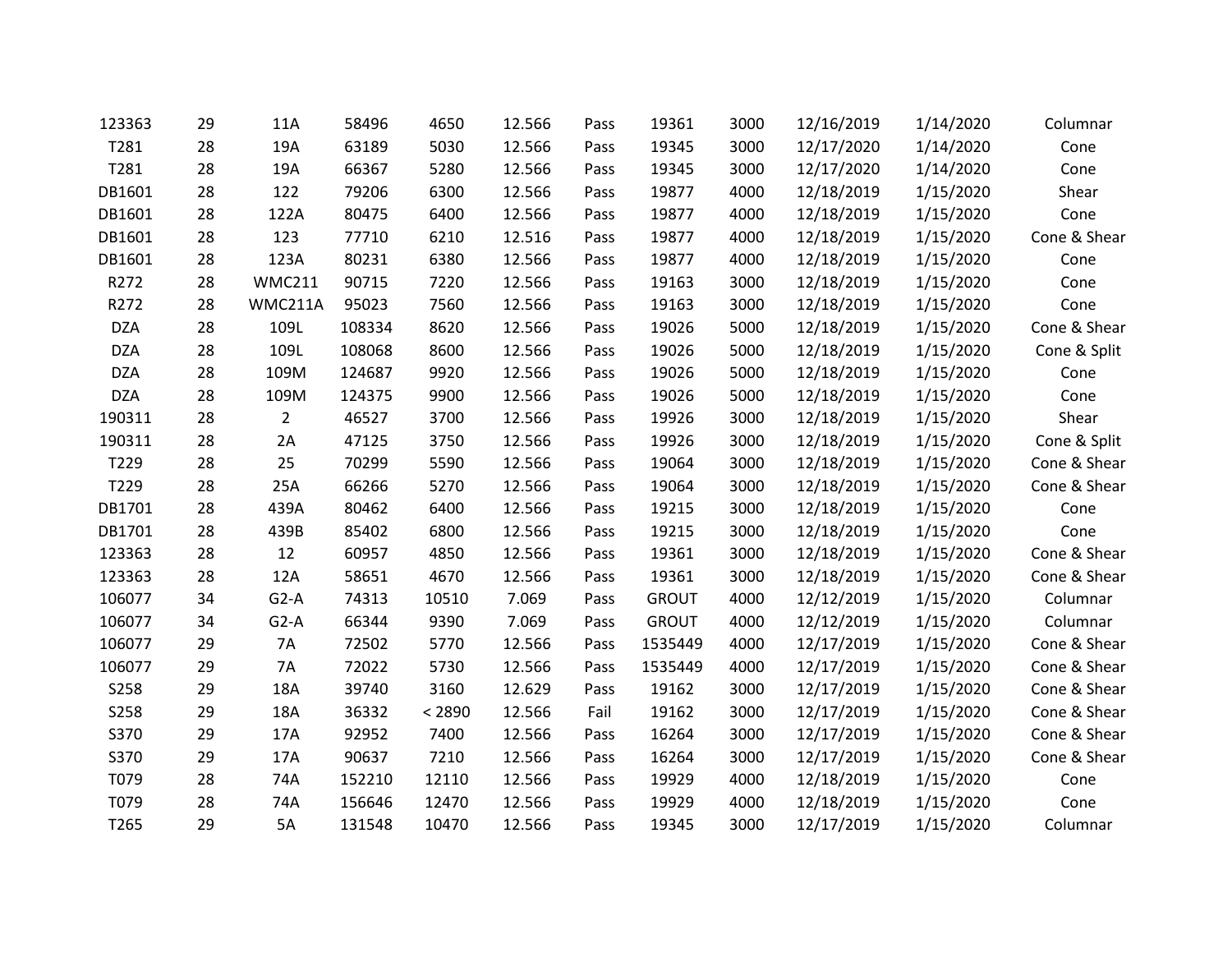| T265        | 29             | 5A        | 125772 | 10010  | 12.566 | Pass | 19345          | 3000  | 12/17/2019 | 1/15/2020 | Cone         |
|-------------|----------------|-----------|--------|--------|--------|------|----------------|-------|------------|-----------|--------------|
| T281        | 28             | 20A       | 75301  | 5990   | 12.566 | Pass | 19345          | 3000  | 12/18/2019 | 1/15/2020 | Columnar     |
| T281        | 28             | 20A       | 74837  | 5960   | 12.566 | Pass | 19345          | 3000  | 12/18/2019 | 1/15/2020 | Cone         |
| T345        | 29             | 2A        | 64335  | 5090   | 12.636 | Pass | 19195          | 3000  | 12/17/2019 | 1/15/2020 | Cone & Shear |
| T345        | 29             | 2A        | 60514  | 4820   | 12.566 | Pass | 19195          | 3000  | 12/17/2019 | 1/15/2020 | Cone & Shear |
| DB1801      | 28             | 13ARK     | 189673 | 15090  | 12.566 | Pass | 19463          | 10000 | 12/18/2019 | 1/15/2020 | Cone & Shear |
| DB1801      | 28             | 13ARK     | 194680 | 15490  | 12.566 | Pass | 19463          | 10000 | 12/18/2019 | 1/15/2020 | Cone         |
| R273        | 9              | 135B      | 44383  | 3530   | 12.566 | Pass | 200256         | 3000  | 1/6/2020   | 1/15/2020 | Cone & Shear |
| S338        | 28             | 1072      | 44208  | 3510   | 12.604 | Pass | 19909          | 3000  | 12/18/2019 | 1/15/2020 | Cone         |
| <b>S338</b> | 28             | 1072A     | 47153  | 3750   | 12.566 | Pass | 19909          | 3000  | 12/18/2019 | 1/15/2020 | Cone         |
| DB1701      | 28             | 765       | 102936 | 8190   | 12.566 | Pass | 19225          | 4000  | 12/18/2019 | 1/15/2020 | Cone         |
| DB1701      | 28             | 765B      | 92151  | 7330   | 12.566 | Pass | 19225          | 4000  | 12/18/2019 | 1/15/2020 | Cone & Shear |
| P230        | 28             | 1695      | 92692  | 7380   | 12.566 | Pass | 19120          | 3000  | 12/18/2019 | 1/15/2020 | Cone & Split |
| P230        | 28             | 1695A     | 90735  | 7220   | 12.566 | Pass | 19120          | 3000  | 12/18/2019 | 1/15/2020 | Cone & Split |
| 140134      | 28             | 8A        | 86009  | 6830   | 12.598 | Pass | 19699          | 4000  | 12/18/2019 | 1/15/2020 | Cone & Shear |
| 140134      | 28             | <b>8B</b> | 82093  | 6530   | 12.566 | Pass | 19699          | 4000  | 12/18/2019 | 1/15/2020 | Cone & Shear |
| T190        | 28             | 11        | 53596  | 4270   | 12.566 | Pass | <b>BAG MIX</b> | 3000  | 12/18/2019 | 1/15/2020 | Cone & Split |
| T190        | 28             | 11A       | 63840  | 5080   | 12.566 | Pass | <b>BAG MIX</b> | 3000  | 12/18/2019 | 1/15/2020 | Cone & Split |
| S202        | $\overline{7}$ | 93C       | 43297  | < 1530 | 28.274 | Fail | 200144         | 3000  | 1/8/2020   | 1/15/2020 | Columnar     |
| S202        | $\overline{7}$ | 93C       | 78431  | < 2770 | 28.274 | Fail | 200144         | 3000  | 1/8/2020   | 1/15/2020 | Cone & Split |
| P230        | 28             | 1697      | 67096  | 5340   | 12.566 | Pass | 19118          | 3000  | 12/19/2019 | 1/16/2020 | Cone & Shear |
| P230        | 28             | 1697A     | 65916  | 5250   | 12.566 | Pass | 19118          | 3000  | 12/19/2019 | 1/16/2020 | Columnar     |
| P230        | 28             | 1698      | 67775  | 5390   | 12.566 | Pass | 19120          | 3000  | 12/19/2019 | 1/16/2020 | Cone & Shear |
| P230        | 28             | 1698A     | 68348  | 5440   | 12.566 | Pass | 19120          | 3000  | 12/19/2019 | 1/16/2020 | Columnar     |
| R078        | 28             | 67        | 75647  | 6020   | 12.566 | Pass | 19093          | 3000  | 12/19/2019 | 1/16/2020 | Cone & Shear |
| R078        | 28             | 67A       | 75897  | 6040   | 12.566 | Pass | 19093          | 3000  | 12/19/2019 | 1/16/2020 | Cone & Shear |
| T920        | 28             | 16        | 98626  | 7850   | 12.566 | Pass | 19848          | 3000  | 12/19/2019 | 1/16/2020 | Shear        |
| T920        | 28             | 16A       | 102130 | 8130   | 12.566 | Pass | 19848          | 3000  | 12/19/2019 | 1/16/2020 | Shear        |
| <b>DZA</b>  | 28             | 49L       | 152120 | 12110  | 12.566 | Pass | 19027          | 10000 | 12/19/2019 | 1/16/2020 | Cone         |
| <b>DZA</b>  | 28             | 49L       | 145452 | 11570  | 12.566 | Pass | 19027          | 10000 | 12/19/2019 | 1/16/2020 | Cone         |
| <b>DZA</b>  | 28             | 110D      | 126495 | 10070  | 12.566 | Pass | 19026          | 5000  | 12/19/2019 | 1/16/2020 | Cone         |
| <b>DZA</b>  | 28             | 110D      | 129302 | 10290  | 12.566 | Pass | 19026          | 5000  | 12/19/2019 | 1/16/2020 | Cone         |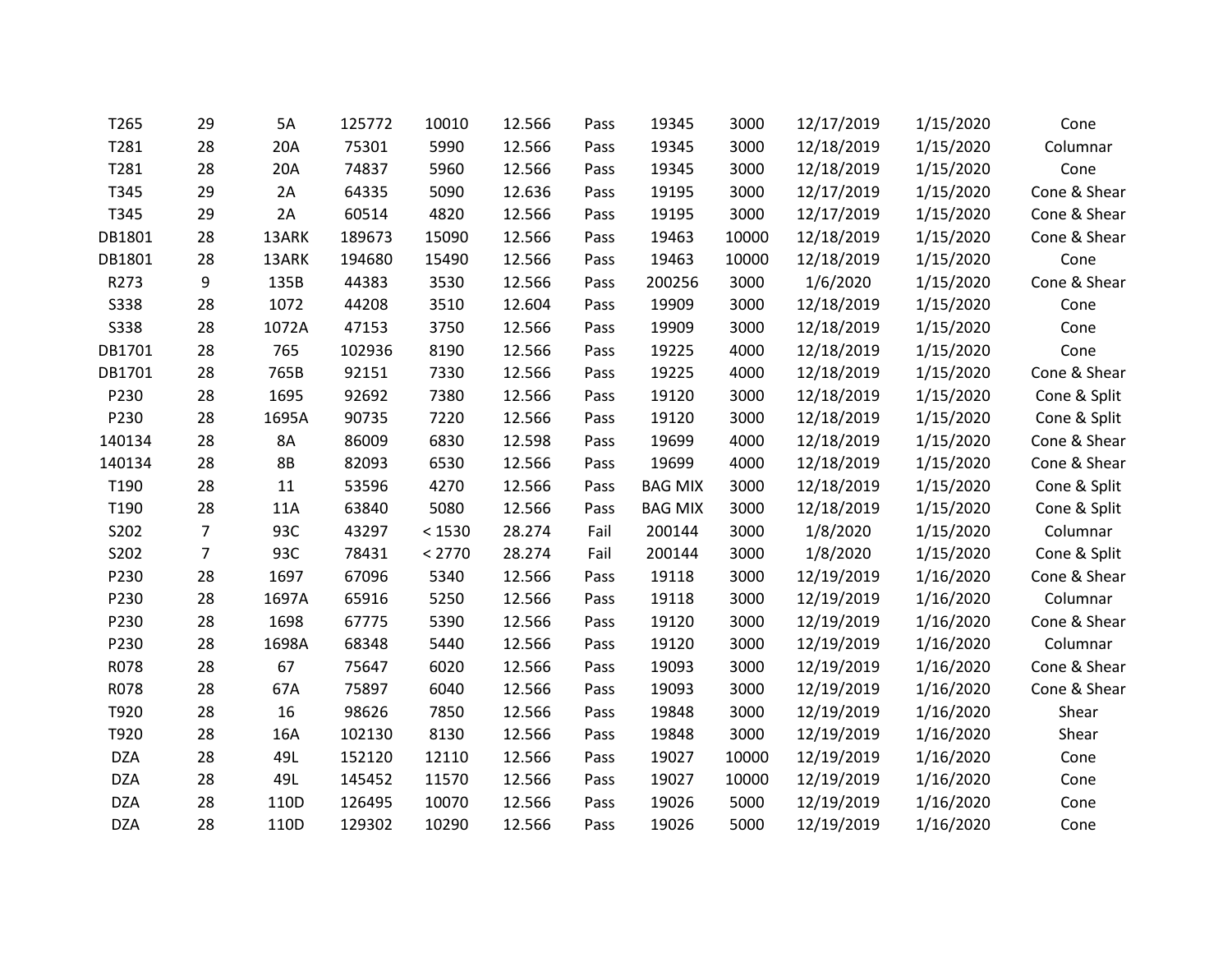| R272             | 28 | <b>WMC212</b>  | 91489  | 7280  | 12.566 | Pass | 19163   | 3000 | 12/19/2019 | 1/16/2020 | Cone         |
|------------------|----|----------------|--------|-------|--------|------|---------|------|------------|-----------|--------------|
| R272             | 28 | WMC212A        | 92062  | 7330  | 12.566 | Pass | 19163   | 3000 | 12/19/2019 | 1/16/2020 | Cone         |
| R252             | 28 | 115            | 51752  | 4100  | 12.629 | Pass | 19376   | 3000 | 12/19/2019 | 1/16/2020 | Cone & Shear |
| R252             | 28 | 115A           | 51809  | 4120  | 12.566 | Pass | 19376   | 3000 | 12/19/2019 | 1/16/2020 | Cone & Shear |
| 1065077          | 28 | 8A             | 84709  | 6710  | 12.623 | Pass | 1535449 | 4000 | 12/19/2019 | 1/16/2020 | Cone & Shear |
| 1065077          | 28 | <b>8A</b>      | 88238  | 7020  | 12.566 | Pass | 1535449 | 4000 | 12/19/2019 | 1/16/2020 | Cone & Shear |
| 106077           | 28 | 8ARB           | 131890 | 10500 | 12.566 | Pass | 19405   | 9000 | 12/19/2019 | 1/16/2020 | Cone         |
| 106077           | 28 | 8ARB           | 126955 | 10100 | 12.566 | Pass | 19405   | 9000 | 12/19/2019 | 1/16/2020 | Cone & Shear |
| 120086           | 28 | 52A            | 117952 | 9390  | 12.566 | Pass | 19870   | 3000 | 12/19/2019 | 1/16/2020 | Cone         |
| 120086           | 28 | 52A            | 124880 | 9940  | 12.566 | Pass | 19870   | 3000 | 12/19/2019 | 1/16/2020 | Cone         |
| Q029             | 28 | G126A          | 95145  | 7570  | 12.566 | Pass | 19905   | 3000 | 12/19/2019 | 1/16/2020 | Cone         |
| Q029             | 28 | G126A          | 96334  | 7670  | 12.566 | Pass | 19905   | 3000 | 12/19/2019 | 1/16/2020 | Cone         |
| Q029             | 28 | 426A           | 97014  | 7720  | 12.566 | Pass | 19156   | 4000 | 12/19/2019 | 1/16/2020 | Cone         |
| Q029             | 28 | 426A           | 99598  | 7930  | 12.566 | Pass | 19156   | 4000 | 12/19/2019 | 1/16/2020 | Cone         |
| Q297             | 28 | 346A           | 56099  | 4480  | 12.529 | Pass | 19196   | 3000 | 12/19/2019 | 1/16/2020 | Cone & Shear |
| Q297             | 28 | 346A           | 65878  | 5240  | 12.566 | Pass | 19196   | 3000 | 12/19/2019 | 1/16/2020 | Cone & Shear |
| Q029             | 28 | 427A           | 98998  | 7880  | 12.566 | Pass | 19156   | 4000 | 12/19/2019 | 1/16/2020 | Cone         |
| Q029             | 28 | 427A           | 92081  | 7330  | 12.566 | Pass | 19156   | 4000 | 12/19/2019 | 1/16/2020 | Columnar     |
| R220             | 28 | 164            | 69688  | 5550  | 12.566 | Pass | 19311   | 3000 | 12/19/2019 | 1/16/2020 | Cone & Shear |
| R220             | 28 | 164A           | 57879  | 4610  | 12.566 | Pass | 19311   | 3000 | 12/19/2019 | 1/16/2020 | Cone & Shear |
| R220             | 28 | 165            | 77122  | 6140  | 12.566 | Pass | 19311   | 3000 | 12/19/2019 | 1/16/2020 | Columnar     |
| R220             | 28 | 165A           | 77704  | 6180  | 12.566 | Pass | 19311   | 3000 | 12/19/2019 | 1/16/2020 | Columnar     |
| T285             | 35 | $\mathbf{1}$   | 136089 | 10790 | 12.617 | Pass | 19964   | 3000 | 12/12/2019 | 1/16/2020 | Cone         |
| T <sub>285</sub> | 35 | 1A             | 136475 | 10860 | 12.566 | Pass | 19964   | 3000 | 12/12/2019 | 1/16/2020 | Cone & Shear |
| T285             | 34 | $\overline{2}$ | 80212  | 6380  | 12.566 | Pass | 19940   | 3000 | 12/13/2019 | 1/16/2020 | Cone & Shear |
| T285             | 34 | 2A             | 81057  | 6450  | 12.566 | Pass | 19940   | 3000 | 12/13/2019 | 1/16/2020 | Cone & Shear |
| 111041           | 28 | <b>BR2-7</b>   | 84499  | 6750  | 12.522 | Pass | 19087   | 3000 | 12/19/2019 | 1/16/2020 | Cone         |
| 111041           | 28 | <b>BR2-7A</b>  | 87303  | 6950  | 12.566 | Pass | 19087   | 3000 | 12/19/2019 | 1/16/2020 | Columnar     |
| S127             | 28 | 113            | 71828  | 5720  | 12.566 | Pass | 19091   | 4000 | 12/19/2019 | 1/16/2020 | Cone         |
| <b>S127</b>      | 28 | 113A           | 70939  | 5650  | 12.566 | Pass | 19091   | 4000 | 12/19/2019 | 1/16/2020 | Cone & Shear |
| 122627           | 28 | 17A            | 73194  | 5820  | 12.566 | Pass | 19913   | 3000 | 12/19/2019 | 1/16/2020 | Cone         |
| 122627           | 28 | 17A            | 69729  | 5550  | 12.566 | Pass | 19913   | 3000 | 12/19/2019 | 1/16/2020 | Columnar     |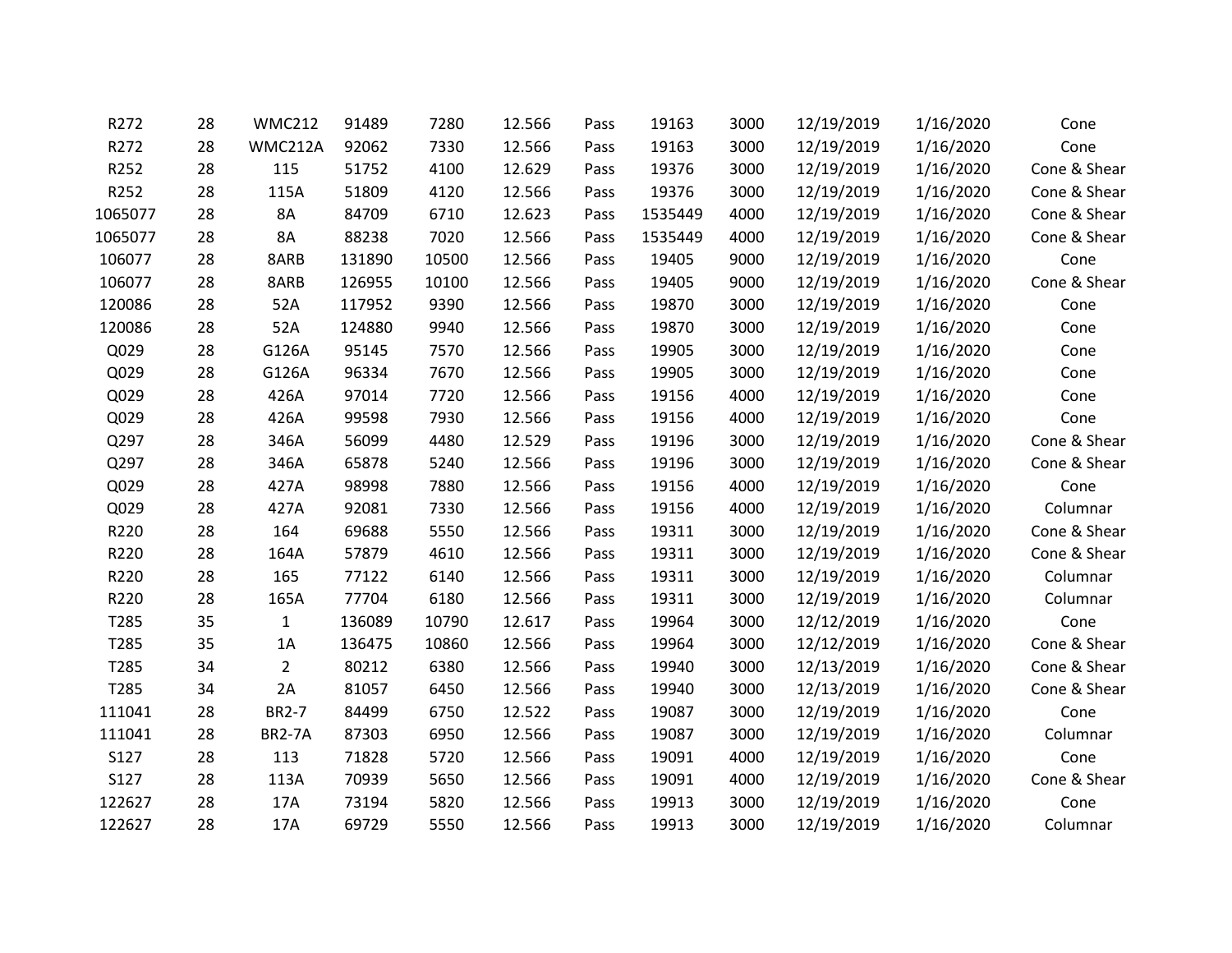| DB1701 | 28             | 160A      | 78931  | 6280   | 12.566 | Pass | 19240  | 3000 | 12/19/2019 | 1/16/2020 | Cone & Shear |
|--------|----------------|-----------|--------|--------|--------|------|--------|------|------------|-----------|--------------|
| DB1701 | 28             | 160B      | 78091  | 6210   | 12.566 | Pass | 19240  | 3000 | 12/19/2019 | 1/16/2020 | Cone & Shear |
| DB1701 | 28             | 440A      | 85713  | 6820   | 12.566 | Pass | 18230  | 3000 | 12/19/2019 | 1/16/2020 | Cone         |
| DB1701 | 28             | 440B      | 84564  | 6730   | 12.566 | Pass | 18230  | 3000 | 12/19/2019 | 1/16/2020 | Cone         |
| DB1701 | 28             | 766A      | 72678  | 5770   | 12.592 | Pass | 19225  | 4000 | 12/19/2019 | 1/16/2020 | Cone         |
| DB1701 | 28             | 766B      | 76189  | 6060   | 12.566 | Pass | 19225  | 4000 | 12/19/2019 | 1/16/2020 | Shear        |
| DB1701 | 28             | 2042A     | 82848  | 6590   | 12.566 | Pass | 19240  | 3000 | 12/19/2019 | 1/16/2020 | Cone & Shear |
| DB1701 | 28             | 2042B     | 77872  | 6200   | 12.566 | Pass | 19240  | 3000 | 12/19/2019 | 1/16/2020 | Cone & Shear |
| DB1701 | 28             | 2042C     | 93904  | 7470   | 12.566 | Pass | 18240  | 3000 | 12/19/2019 | 1/16/2020 | Cone & Shear |
| DB1701 | 28             | 2042D     | 96132  | 7650   | 12.566 | Pass | 18240  | 3000 | 12/19/2019 | 1/16/2020 | Cone         |
| DB1701 | 28             | 2103A     | 80335  | 6390   | 12.566 | Pass | 19237  | 3000 | 12/19/2019 | 1/16/2020 | Cone & Shear |
| DB1701 | 28             | 2103B     | 79362  | 6320   | 12.566 | Pass | 19237  | 3000 | 12/19/2019 | 1/16/2020 | Cone & Shear |
| R279   | 28             | 143A      | 62809  | 4970   | 12.642 | Pass | 19286  | 3000 | 12/19/2019 | 1/16/2020 | Cone & Shear |
| R279   | 28             | 143A      | 64912  | 5170   | 12.566 | Pass | 19286  | 3000 | 12/19/2019 | 1/16/2020 | Cone         |
| P230   | 28             | 1696      | 111404 | 3940   | 28.274 | Pass | 19281  | 3000 | 12/19/2019 | 1/16/2020 | Columnar     |
| P230   | 28             | 1696A     | 112819 | 3990   | 28.274 | Pass | 19281  | 3000 | 12/19/2019 | 1/16/2020 | Columnar     |
| T103   | 28             | 3         | 81753  | 6490   | 12.592 | Pass | 19630  | 3000 | 12/19/2019 | 1/16/2020 | Cone         |
| T103   | 28             | 3A        | 79421  | 6320   | 12.566 | Pass | 19630  | 3000 | 12/19/2019 | 1/16/2020 | Cone         |
| Q030   | 28             | 433A      | 63378  | 5040   | 12.566 | Pass | 19304  | 3000 | 12/19/2019 | 1/16/2020 | Cone & Split |
| Q030   | 28             | 433A      | 62756  | 4990   | 12.566 | Pass | 19304  | 3000 | 12/19/2019 | 1/16/2020 | Cone & Split |
| S202   | $\overline{7}$ | 94B       | 35565  | < 2830 | 12.566 | Fail | 200150 | 3000 | 1/9/2020   | 1/16/2020 | Cone & Split |
| S202   | $\overline{7}$ | 94B       | 35453  | < 2820 | 12.566 | Fail | 200150 | 3000 | 1/9/2020   | 1/16/2020 | Cone & Split |
| T021   | 28             | <b>9A</b> | 81349  | 6470   | 12.566 | Pass | 19882  | 3000 | 12/19/2019 | 1/16/2020 | Cone & Shear |
| T021   | 28             | <b>9A</b> | 83781  | 6670   | 12.566 | Pass | 19882  | 3000 | 12/19/2019 | 1/16/2020 | Cone & Shear |
| T281   | 28             | 21A       | 65506  | 5210   | 12.566 | Pass | 19345  | 3000 | 12/19/2020 | 1/16/2020 | Cone         |
| T281   | 28             | 21A       | 63508  | 5050   | 12.566 | Pass | 19345  | 3000 | 12/19/2020 | 1/16/2020 | Cone         |
| T235   | 28             | 1A        | 54022  | 4300   | 12.566 | Pass | 19173  | 3000 | 12/19/2019 | 1/16/2020 | Cone         |
| T235   | 28             | 1A        | 56555  | 4500   | 12.566 | Pass | 19173  | 3000 | 12/19/2019 | 1/16/2020 | Cone         |
| T265   | 28             | 6A        | 114162 | 9080   | 12.566 | Pass | 19345  | 3000 | 12/19/2019 | 1/16/2020 | Columnar     |
| T265   | 28             | 6A        | 105500 | 8400   | 12.566 | Pass | 19345  | 3000 | 12/19/2019 | 1/16/2020 | Columnar     |
| T350   | 28             | 1A        | 83184  | 6620   | 12.566 | Pass | 19303  | 3000 | 12/19/2019 | 1/16/2020 | Cone         |
| T350   | 28             | 1A        | 88108  | 7010   | 12.566 | Pass | 19303  | 3000 | 12/19/2019 | 1/16/2020 | Cone         |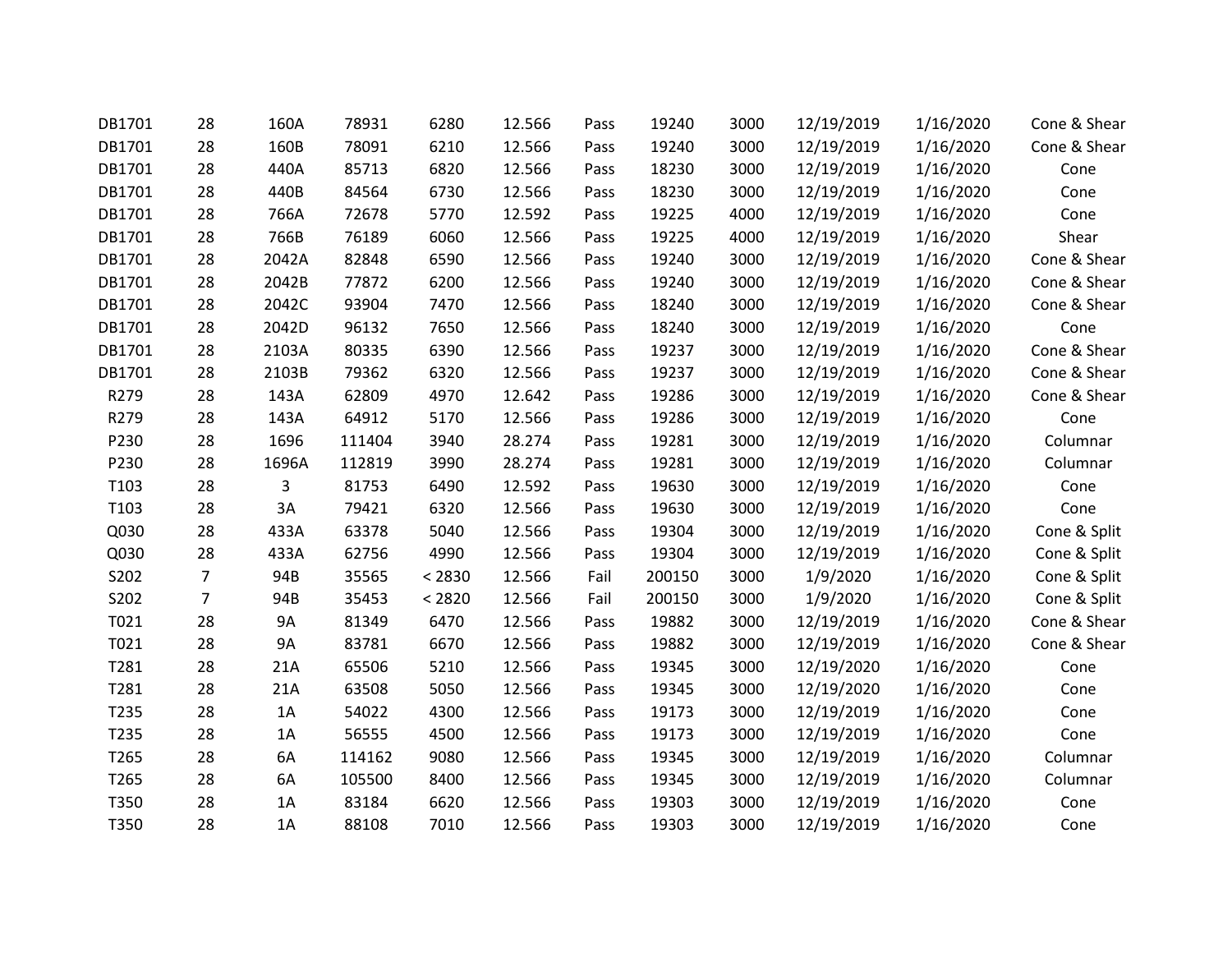| 106077     | 28 | $G3-A$          | 36956  | 5230   | 7.069  | Pass | <b>GROUT</b> | 4000  | 12/19/2019 | 1/16/2020 | Columnar     |
|------------|----|-----------------|--------|--------|--------|------|--------------|-------|------------|-----------|--------------|
| 106077     | 28 | $G3-A$          | 49193  | 6960   | 7.069  | Pass | <b>GROUT</b> | 4000  | 12/19/2019 | 1/16/2020 | Columnar     |
| P230       | 28 | 1699            | 76424  | 6080   | 12.566 | Pass | 19120        | 3000  | 12/20/2019 | 1/17/2020 | Cone         |
| P230       | 28 | 1699A           | 78310  | 6230   | 12.566 | Pass | 19120        | 3000  | 12/20/2019 | 1/17/2020 | Cone & Shear |
| T234       | 28 | 18              | 41111  | < 3260 | 12.623 | Fail | 19345        | 4000  | 12/20/2019 | 1/17/2020 | Columnar     |
| T234       | 28 | 18A             | 59493  | 4730   | 12.566 | Pass | 19345        | 4000  | 12/20/2019 | 1/17/2020 | Columnar     |
| DB1701     | 28 | 161A            | 83194  | 6620   | 12.566 | Pass | 19240        | 3000  | 12/20/2019 | 1/17/2020 | Shear        |
| DB1701     | 28 | 161B            | 82921  | 6600   | 12.566 | Pass | 19240        | 3000  | 12/20/2019 | 1/17/2020 | Cone         |
| DB1701     | 28 | 672A            | 132180 | 4670   | 28.274 | Pass | 19233        | 3000  | 12/20/2019 | 1/17/2020 | Cone & Shear |
| DB1701     | 28 | 672B            | 129112 | 4570   | 28.274 | Pass | 19233        | 3000  | 12/20/2019 | 1/17/2020 | Columnar     |
| <b>DZA</b> | 28 | 50 <sub>D</sub> | 155503 | 12370  | 12.566 | Pass | 19027        | 10000 | 12/20/2019 | 1/17/2020 | Cone & Shear |
| <b>DZA</b> | 28 | 50 <sub>D</sub> | 151024 | 12020  | 12.566 | Pass | 19027        | 10000 | 12/20/2019 | 1/17/2020 | Shear        |
| R272       | 28 | <b>WMC213</b>   | 85296  | 6790   | 12.566 | Pass | 19163        | 3000  | 12/20/2019 | 1/17/2020 | Cone         |
| R272       | 28 | WMC213A         | 87708  | 6980   | 12.566 | Pass | 19163        | 3000  | 12/20/2019 | 1/17/2020 | Cone & Shear |
| 123363     | 28 | 13              | 60729  | 4830   | 12.566 | Pass | 19361        | 3000  | 12/20/2019 | 1/17/2020 | Cone & Split |
| 123363     | 28 | 13A             | 60980  | 4850   | 12.566 | Pass | 19361        | 3000  | 12/20/2019 | 1/17/2020 | Cone & Split |
| DB1801     | 28 | 25              | 52640  | 4170   | 12.629 | Pass | 19289        | 3000  | 12/20/2019 | 1/17/2020 | Cone & Shear |
| DB1801     | 28 | 25A             | 54511  | 4340   | 12.566 | Pass | 19289        | 3000  | 12/20/2019 | 1/17/2020 | Cone         |
| S234       | 28 | 62A             | 57968  | 4610   | 12.566 | Pass | 19776        | 3000  | 12/20/2019 | 1/17/2020 | Cone & Shear |
| S234       | 28 | 62A             | 61863  | 4920   | 12.566 | Pass | 19776        | 3000  | 12/20/2019 | 1/17/2020 | Cone & Shear |
| S234       | 28 | 63A             | 55901  | 4450   | 12.566 | Pass | 19776        | 3000  | 12/20/2019 | 1/17/2020 | Cone & Shear |
| S234       | 28 | 63A             | 57803  | 4600   | 12.566 | Pass | 19776        | 3000  | 12/20/2019 | 1/17/2020 | Shear        |
| S234       | 28 | 64A             | 63781  | 5100   | 12.516 | Pass | 19776        | 3000  | 12/20/2019 | 1/17/2020 | Columnar     |
| S234       | 28 | 64A             | 70628  | 5620   | 12.566 | Pass | 19776        | 3000  | 12/20/2019 | 1/17/2020 | Shear        |
| S370       | 28 | 18A             | 73322  | 5830   | 12.566 | Pass | 19294        | 3000  | 12/20/2019 | 1/17/2020 | Cone & Shear |
| S370       | 28 | 18A             | 69390  | 5520   | 12.566 | Pass | 19294        | 3000  | 12/20/2019 | 1/17/2020 | Cone         |
| T079       | 28 | 75A             | 130675 | 10400  | 12.566 | Pass | 19929        | 4000  | 12/20/2019 | 1/17/2020 | Columnar     |
| T079       | 28 | 75A             | 129154 | 10280  | 12.566 | Pass | 19929        | 4000  | 12/20/2019 | 1/17/2020 | Cone & Shear |
| T265       | 28 | <b>7A</b>       | 125212 | 9920   | 12.617 | Pass | <b>GROUT</b> | 3000  | 12/20/2019 | 1/17/2020 | Cone & Shear |
| T265       | 28 | <b>7A</b>       | 135486 | 10780  | 12.566 | Pass | <b>GROUT</b> | 3000  | 12/20/2019 | 1/17/2020 | Cone         |
| T281       | 28 | 22A             | 35960  | < 2860 | 12.566 | Fail | 19345        | 3000  | 12/20/2019 | 1/17/2020 | Columnar     |
| T281       | 28 | 22A             | 41074  | 3270   | 12.566 | Pass | 19345        | 3000  | 12/20/2019 | 1/17/2020 | Columnar     |